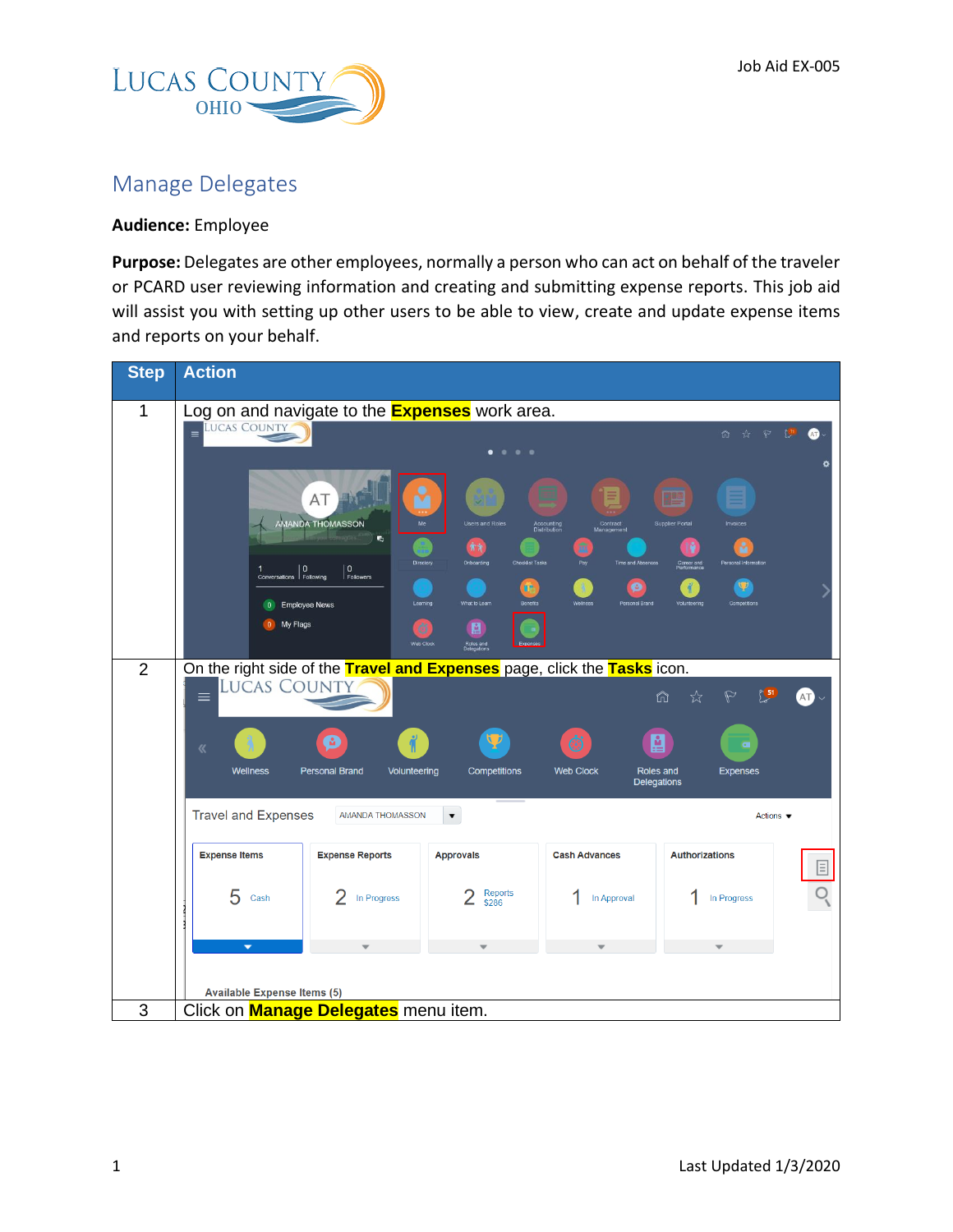

|   | • Create Expense Items in Spreadsheet                                                                                                     |
|---|-------------------------------------------------------------------------------------------------------------------------------------------|
|   | • Manage Bank Accounts                                                                                                                    |
|   | • Manage Delegates                                                                                                                        |
|   | • View Cumulative Mileage<br>Ξ                                                                                                            |
|   |                                                                                                                                           |
|   |                                                                                                                                           |
|   |                                                                                                                                           |
|   | First time users will need to click the Travel and Expenses link at the bottom of the                                                     |
|   | Expenses start up page.                                                                                                                   |
| 4 | To assign someone who is eligible to enter and manage expense reports on your<br>behalf, you will use the <b>Delegates</b> (people) icon. |
|   | Delegates and Permissions<br>Save and Close<br>Cancel<br>Save                                                                             |
|   |                                                                                                                                           |
|   | ЙŮ<br>Status Active v<br>See people who can enter and manage expense reports on your behalf                                               |
|   | $\triangledown$<br><b>JESSICA CHAPA</b><br>ō<br>jchapa@co.lucas.oh.us<br>Valid 09-01-2019                                                 |
|   | <b>Purchasing Assistant</b>                                                                                                               |
|   | <b>RUTH ASHFORD</b>                                                                                                                       |
|   | rashford@co.lucas.oh.us<br>Valid 08-19-2019<br>Director 1                                                                                 |
|   |                                                                                                                                           |
|   | To see who has currently given you permission to act on their behalf to view, create                                                      |
|   | and update expense items and reports, use the <b>Permissions</b> (checkboxes) icon.                                                       |
|   | Delegates and Permissions<br>Save and Close<br>Cancel<br>Save                                                                             |
|   | Status Active v                                                                                                                           |
|   | F<br><b>RUTH ASHFORD</b>                                                                                                                  |
|   | Valid 08-19-2019<br>See people for whom you can enter and manage expense reports<br><b>Director 1</b>                                     |
|   |                                                                                                                                           |
|   |                                                                                                                                           |
| 5 | To Delegate another person to view, create and update expense items and reports,                                                          |
|   | click the <b>Delegates</b> icon.<br>Then click the ' $\div$ ' icon to add a delegate (the person who can act for you).                    |
|   | <b>LUCAS COUNTY</b><br>血☆P♪<br>$\equiv$                                                                                                   |
|   | Delegates and Permissions<br>Save Save and Close                                                                                          |
|   | ůй                                                                                                                                        |
|   | Status Active V<br>o<br><b>AMANDA THOMASSON</b>                                                                                           |
|   | athomasson@co.lucas.oh.us<br>Valid 8/19/19<br>m<br>Manager 1                                                                              |
|   |                                                                                                                                           |
| 6 | In the <b>Person</b> field, you will enter a person's name (first and last name in capital                                                |
|   | letters).                                                                                                                                 |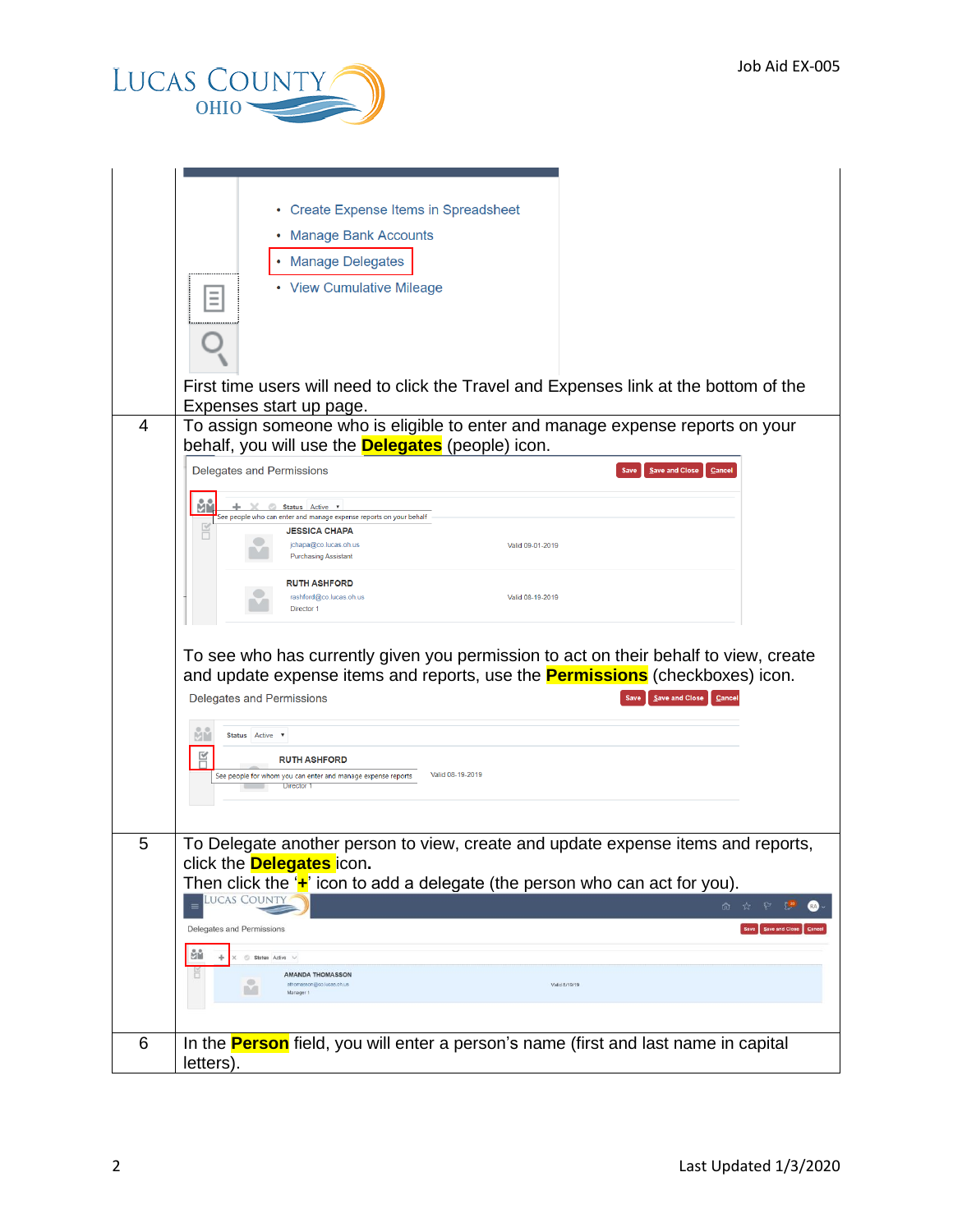

|   | Delegates and Permissions                                                                                                                                                                                       |  |  |
|---|-----------------------------------------------------------------------------------------------------------------------------------------------------------------------------------------------------------------|--|--|
|   | ůй<br>Status Active                                                                                                                                                                                             |  |  |
|   | F<br>* Person<br>$\times$ Q<br><b>RU</b><br>RUBY NOLEN rnolen@co.lucas.oh.us                                                                                                                                    |  |  |
|   | RUTH SETH rseth@co.lucas.oh.us<br><b>AMAND</b><br>RUSSELL PALMER Russpalmer419@gmail.com<br>athomass<br>RUTH KESSEN rkesse@co.lucas.oh.us<br>Manager                                                            |  |  |
|   | RUSSELL WHITACRE russ.whitacre@outlook.com<br>More                                                                                                                                                              |  |  |
| 7 | Start entering the first name and pick from the results or use the <b>Search</b> capability.                                                                                                                    |  |  |
| 8 | Select the individual name from the list and click $OK$ to add the person's name.<br>Click Save to save the delegation and remain on the screen or Save and Close to                                            |  |  |
|   | complete the activity and return to the Travel and Expenses, Expense Items Info Tile.                                                                                                                           |  |  |
|   | Delegates and Permissions<br>Save and Close<br>Cancel<br>Save                                                                                                                                                   |  |  |
|   | Йů<br>Status Active ▼                                                                                                                                                                                           |  |  |
|   | E<br><b>RUBY NOLEN</b><br>molen@co.lucas.oh.us<br>Valid 11-21-2019<br>Network Services Technician 2                                                                                                             |  |  |
|   | JESSICA CHAPA<br>jchapa@co.lucas.oh.us<br>Valid 09-01-2019<br><b>Purchasing Assistant</b>                                                                                                                       |  |  |
|   | Alternatively, you can click <b>Cancel</b> to cancel the activity.                                                                                                                                              |  |  |
| 9 | To inactivate a delegate:<br>From the Tasks list, navigate back to <b>Manage Delegates</b> .<br>With the Delegates icon selected, click on the delegate to inactivate.<br>Click the <b>Inactivate</b> "X" icon. |  |  |
|   | Delegates and Permissions<br>Save and Close<br>Cancel<br>Save                                                                                                                                                   |  |  |
|   | ЙŮ<br>٠<br>Status Active v<br>Inactivate                                                                                                                                                                        |  |  |
|   | $\mathbb{R}$<br><b>RUBY NOLEN</b><br>rnolen@co.lucas.oh.us<br>Valid 11-21-2019<br>Network Services Technician 2                                                                                                 |  |  |
|   | <b>JESSICA CHAPA</b><br>jchapa@co.lucas.oh.us<br>Valid 09-01-2019<br><b>Purchasing Assistant</b>                                                                                                                |  |  |
|   | Respond to the inactivate warning by clicking <b>Yes</b> to continue.                                                                                                                                           |  |  |
|   | <b>Warning</b>                                                                                                                                                                                                  |  |  |
|   | If you remove this person, the delegate can no longer manage expense reports for you. Do you want to continue?<br>No<br>Yes                                                                                     |  |  |